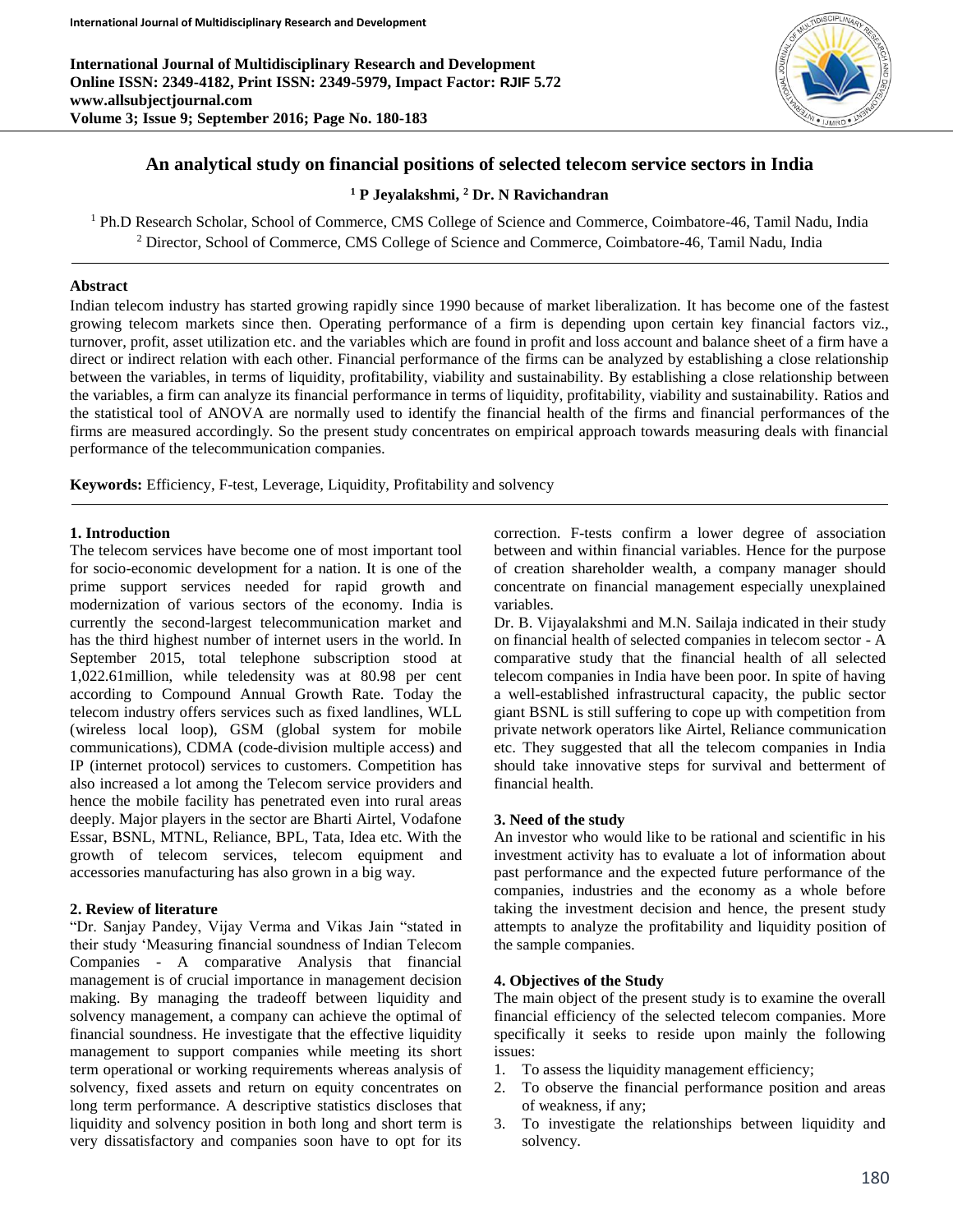# **5. Hypotheses of the Study**

The study has pursued to test the following hypothesis with reference to Telecom Service Companies in India. Hypothesis –

**HO:** Current ratio is uniform in the sample units

**HO:** Fixed Asset ratio is uniform in the sample units **HO:** Dept equity ratio is uniform in the sample units

**HO:** Return on net worth is uniform in the sample units

# **6. Research methodology**

# **Research design**

The study is to bring about the happening in selected telecom companies during the study period. The present study adopts an analytical and descriptive research design.

# **Sampling procedure**

The study is done with special reference to private sector telecommunication companies. The reason being that the data or the financial statements are readily available for them. The technique of 'Convenience Sampling' is being adopted for the study. The data of the sample companies (for a period of 5 years from 2011 to 2015) has been collected from the annual reports of the companies.

### **Sample size**

A finite sample size of 3 companies listed on the National Stock Exchange (NSE) has been selected for the purpose of the study. They are Bharti Airtel, Reliance Communications and Idea Cellular.

# **Data Collection**

Financial statements are the raw data collected from various websites such as www.moneycontrol.com, www.capitaline.com and other company websites.

### **Period of the Study**

The study has been conducted during March 2011 to March 2015.

### **7. Tools used for Analysis**

Ratio Analysis: Ratios have been used in the analysis are Current Ratio, Fixed Asset Ratio, Debt Equity Ratio and Return on net worth Ratio for the past 5 years. Analysis of Variance (ANOVA): The statistical tool that is used for testing hypothesis is one-way Analysis of Variance (ANOVA).

# **8. Results and discussion**

# **Current Ratio**

It is one of the short term solvency ratios. The ratio of current assets to current liabilities is called 'current ratio'. In order to measure the short-term liquidity or solvency of a concern, comparison of current assets and current liabilities is inevitable. Current ratio indicates the ability of a concern to meet its current obligations as and when they are due for payment. Formula:

Current Assets

Current Ratio  $=$  -

Current Liabilities

The term current assets includes debtors, stock, bills receivables, band and cash balances, prepaid expenses, income due and short-term investments. The term current liabilities includes creditors, bank overdraft, bills payable, outstanding expenses, income received in advance, etc.

### **Table 1:** Current Ratio

| Year         | <b>Bharti</b><br>Airtel | <b>Reliance</b><br><b>Communications</b> | Idea<br>cellular |
|--------------|-------------------------|------------------------------------------|------------------|
| 2011         | 0.63                    | 0.68                                     | 0.49             |
| 2012         | 1.02                    | 0.77                                     | 0.53             |
| 2013         | 0.65                    | 0.69                                     | 0.52             |
| 2014         | 0.93                    | 0.72                                     | 0.42             |
| 2015         | 0.73                    | 1.48                                     | 0.39             |
| Mean/Average | 0.792                   | 0.868                                    | 0.47             |

*Source***:** www.moneycontrol.com

### **ANOVA: Single Factor**

**Table 2:** Summary

| Groups   | <b>Bharti</b><br>Airtel | <b>Reliance</b><br><b>Communications</b> | Idea<br>cellular |
|----------|-------------------------|------------------------------------------|------------------|
| Count    |                         |                                          |                  |
| Sum      | 3.96                    | 4.34                                     | 2.35             |
| Average  | 0.792                   | 0.868                                    | 0.47             |
| Variance | 0.03032                 | 0.11827                                  | 0.00385          |
|          | Source: Computed Data   |                                          |                  |

**Table 3:** Anova

| Source of<br>variation | Sum of<br>squares | Degrees of<br>freedom | Mean<br><b>Square</b> |
|------------------------|-------------------|-----------------------|-----------------------|
| <b>Between</b>         | 0.44644           |                       | 0.22322               |
| Within                 | 0.60976           |                       | 0.0508133             |

*Source***:** Computed Data

 $F =$ 

Mean square between samples

Mean square within samples

$$
=\frac{0.22322}{0.0508133}
$$
  
= 4.3929414

Since the calculated value of F is 4.3929414 which is greater than the table value of 3.8853 at 5% significance level so the null hypothesis is rejected and hence there is a significant difference between the telecom companies on the basis of Current Ratio.

### **Fixed Assets Turnover Ratio**

This ratio determines efficiency of utilization of fixed assets and profitability of a business concern. Higher the ratio, more is the efficiency in utilization of fixed assets. A lower ratio is the indication of underutilization of fixed assets. Formula:

Cost of sales

Fixed assets turnover ratio  $=$  -

Net fixed assets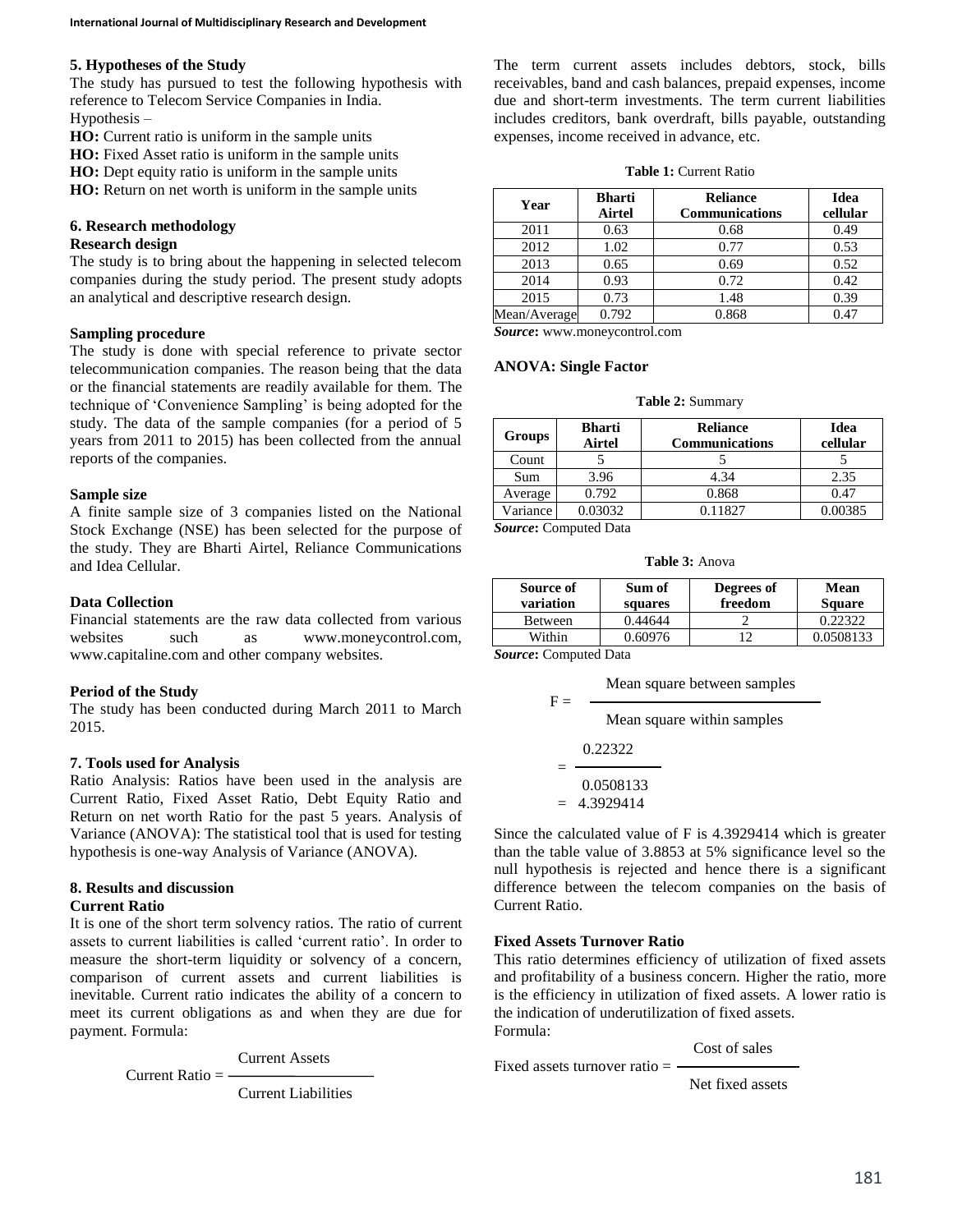| Year         | <b>Bharti</b><br>Airtel | <b>Reliance</b><br><b>Communications</b> | <b>Idea</b><br>cellular |
|--------------|-------------------------|------------------------------------------|-------------------------|
| 2011         | 0.82                    | 0.54                                     | 0.70                    |
| 2012         | 0.84                    | 0.42                                     | 0.73                    |
| 2013         | 0.82                    | 0.40                                     | 0.74                    |
| 2014         | 0.86                    | 0.37                                     | 0.78                    |
| 2015         | 0.85                    | 0.34                                     | 0.85                    |
| Mean/Average | 0.838                   | 0.414                                    | 0.76                    |

**Table 4:** Fixed Assets Turnover Ratio

*Source***:** www.moneycontrol.com

#### **ANOVA: Single Factor**

#### **Table 5:** Summary

| Groups           | <b>Bharti</b><br>Airtel | <b>Reliance</b><br><b>Communications</b> | Idea<br>cellular |
|------------------|-------------------------|------------------------------------------|------------------|
| Count            |                         |                                          |                  |
| Sum              | 4.19                    | 2.07                                     | 3.8              |
| Average          | 0.838                   | 0.414                                    | 0.76             |
| <i>V</i> ariance | 0.00032                 | 0.00588                                  | 0.00335          |

*Source***:** Computed Data

|  |  | <b>Table 6: Anova</b> |
|--|--|-----------------------|
|--|--|-----------------------|

| Source of<br>variation | Sum of<br>squares | Degrees of<br>freedom | Mean<br><b>Square</b> |
|------------------------|-------------------|-----------------------|-----------------------|
| <b>Between</b>         | 0.50929334        |                       | 0.25464667            |
| Within                 | ነ በ382            |                       | 0.00318333            |

*Source***:** Computed Data

|       | Mean square between samples |
|-------|-----------------------------|
| $F =$ |                             |

Mean square within samples  
= 
$$
\frac{0.25464667}{0.00318333}
$$
= 79.993718

The table value of F for  $V_1=2$  and  $V_2=12$  at 5% level of significance is 3.8853. The calculated value of F (79.993718) is more than the table value and hence there is a significant difference between the telecom companies on the basis of Fixed Assets turnover ratio.

### **Debt equity Ratio**

This ratio is ascertained to determine long-term solvency position of a company. Debt equity ratio is also called 'external-internal equity ratio'.

Formula:

Total long-term debt

Shareholders funds

|  |  |  | Table 7: Debt equity Ratio |  |
|--|--|--|----------------------------|--|
|--|--|--|----------------------------|--|

| Year         | <b>Bharti</b><br>Airtel | <b>Reliance</b><br><b>Communications</b> | Idea<br>cellular |
|--------------|-------------------------|------------------------------------------|------------------|
| 2011         | 0.23                    | 0.48                                     | 0.86             |
| 2012         | 0.29                    | 0.62                                     | 0.79             |
| 2013         | 0.24                    | 0.92                                     | 0.80             |
| 2014         | 0.13                    | 0.96                                     | 1.14             |
| 2015         | 0.26                    | 0.76                                     | 0.74             |
| Mean/Average | 0.23                    | 0.748                                    | 0.866            |

*Source***:** www.moneycontrol.com

Debt-Equity ratio  $=$   $\cdot$ 

# **ANOVA: Single Factor**

**Table 8:** Summary

| Groups   | Bharti<br>Airtel | <b>Reliance</b><br><b>Communications</b> | Idea<br>cellular |
|----------|------------------|------------------------------------------|------------------|
| Count    |                  |                                          |                  |
| Sum      | 1.15             | 3.74                                     | 4.33             |
| Average  | 0.23             | 0.748                                    | 0.866            |
| Variance | 0.00365          | 0.04072                                  | 0.02528          |

*Source***:** Computed Data

| Table 9: Anova |
|----------------|
|                |

| Source of<br>variation | Sum of<br>squares | Degrees of<br>freedom | Mean<br><b>Square</b> |
|------------------------|-------------------|-----------------------|-----------------------|
| Between                | 1.144573334       |                       | 0.572286667           |
| Within                 | 0.2786            |                       | 0.023216666           |

*Source***:** Computed Data

|   | Mean square between samples |
|---|-----------------------------|
| F |                             |

Mean square within samples

$$
= \frac{0.572286667}{0.023216666}
$$

$$
= 24.64982125
$$

The table value of F for  $V_1=2$  and  $V_2=12$  at 5% level of significance =  $3.8853$ . The calculated value of F (24.64982125) is more than the table value and hence there is a significant difference between the telecom companies on the basis of Debt Equity Ratio.

# **Return on Net worth (or) Return of Equity (or) Return on equity shareholders' funds**

This ratio signifies the return on equity shareholders' funds. The profit considered for computing the ratio is taken after payment of preference dividend. The ratio of return on equity shareholders' funds is calculated as given below. Formula:

Return on equity shareholders' funds = Net profit after interest, tax and preference dividend x 100

Equity shareholders funds

The term Net worth (or) Equity (or) Equity shareholders funds refers to equity share capital + Profits – Accumulated losses

**Table 10:** Return on Net worth

| Year         | <b>Bharti</b><br>Airtel | <b>Reliance</b><br><b>Communications</b> | Idea<br>cellular |
|--------------|-------------------------|------------------------------------------|------------------|
| 2011         | 17.49                   | $-1.57$                                  | 6.87             |
| 2012         | 11.59                   | 0.34                                     | 4.46             |
| 2013         | 9.41                    | 1.88                                     | 5.83             |
| 2014         | 9.89                    | 2.32                                     | 10.83            |
| 2015         | 16.86                   | $-0.42$                                  | 12.83            |
| Mean/Average | 13.048                  | 0.51                                     | 8.164            |

*Source***:** www.moneycontrol.com